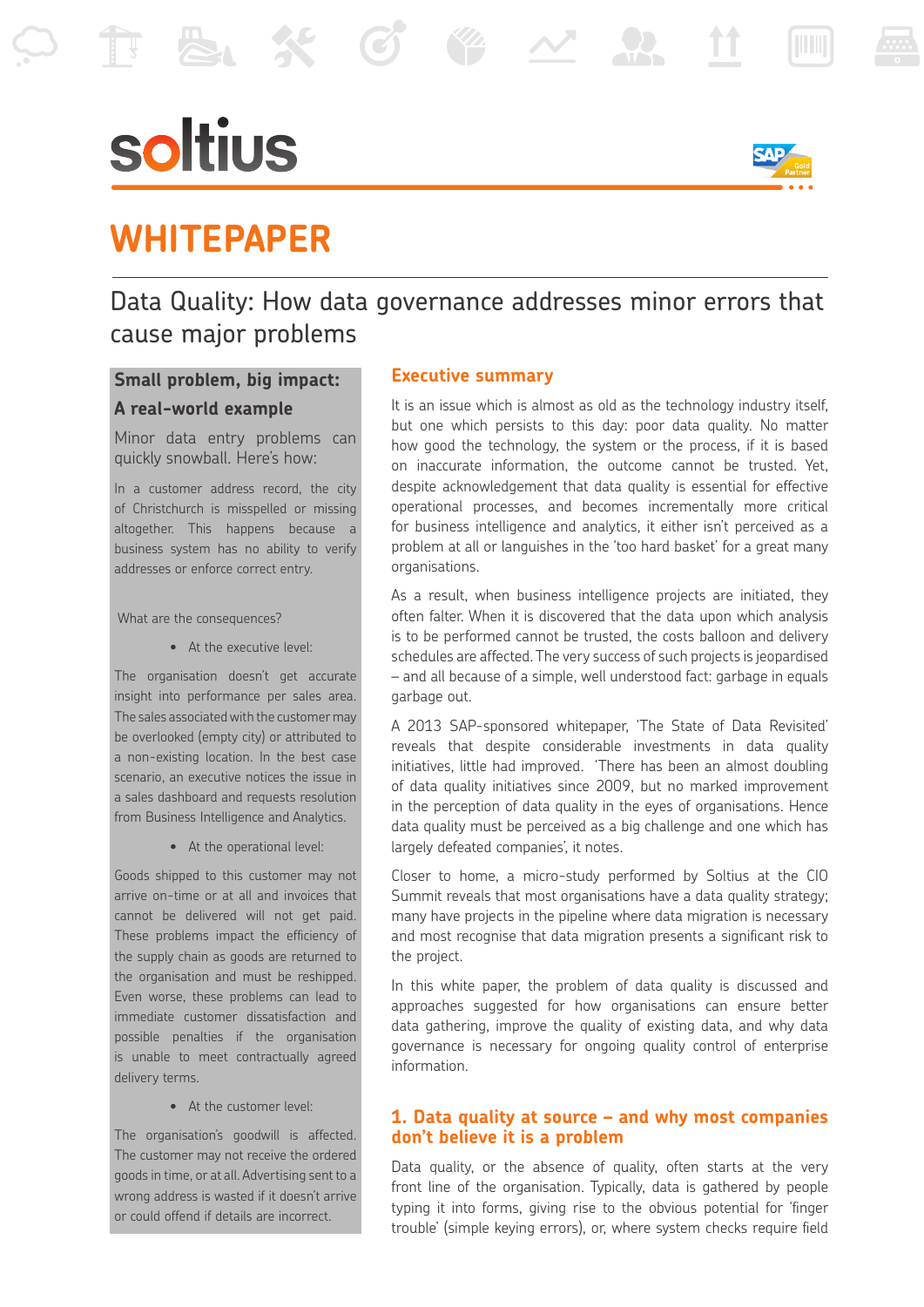completion, the propensity to make a meaningless entry to keep the process moving.

Such errors are typically tolerated as they are seen in isolation. Correcting a single customer record, after all, takes perhaps five minutes. Most business managers view this as so inconsequential that the very idea of investing in technology or training to find and fix the problem isn't worth consideration.

However, a single record is one thing; thousands of records multiplied by five minutes is another. Furthermore, a minor data problem can have far larger implications on time and effort further up the value chain: an error in a bank account number, for example, doesn't just mean reentering data. It may mean a missed payment and considerable administration to identify and resolve the issue. All that takes time – and the time of Full Time Employees can be measured in dollar terms.

Data quality at the point of entry is an issue so minor it generally isn't even perceived to be a problem. However, it is akin to sand filtering into a big machine. Individually, the small grains of sand don't cause great damage, but when enough grains accumulate, the machine eventually breaks down. The big machine is the broader organisation and as customer data



is elevated through the ERP system and ultimately into data warehouses and Business Intelligence systems, minor inaccuracies can mean major problems. It is death by a thousand cuts, as these advanced data initiatives effectively have poor foundations.

And even at the operational level, it means the organisation is bleeding money and efficiency, as employees must revisit records to repair improperly entered data.

#### **1.1 Existing data: 'Pretty Good'?**

When performing data projects, such as a business intelligence or analytics initiative, a first step taken by a BI consultant is to ascertain data quality. Typically, customers consider their data to be 'pretty good'. Indeed, the SAP white paper confirms this view, with 63% of those surveyed claiming their data to be 'good'.

Soltius' micro-study reinforces this view among local CIOs. Of the 28 individuals surveyed, 85% indicated that their organisation has strategies and technology in place to manage integrity and quality of data on an ongoing basis. Half those surveyed answered the next question 'do you think you need a strategy for data integrity?' with just 47% of that half saying 'yes'.

However, while it appears that CIOs believe their data is sound, it belies the issue as in reality most organisations have no way of measuring data quality. Until it can be measured, any comment on data quality is itself merely qualitative. In effect, most organisations are operating in the dark inasmuch as data quality is concerned.

However, upon project execution, a clearer picture of data quality inevitably emerges and it typically isn't good. Since BI depends on input data for its outputs, such a discovery puts the project at risk.

These projects typically start with high expectations, which become tempered by the reality of poor quality data. If masses of data are to be corrected, overruns are inevitable. If the quality isn't addressed, the project cannot deliver value.

While poor data quality has a quantifiable impact on operational performance, the impact is amplified with enterprise data projects, becoming much more expensive to resolve and even putting such projects into jeopardy. For example, ambitious projects like predictive analytics cannot succeed if the data on which they are built isn't reliable. And more often than not, data quality problems are often not discovered until such projects are well underway.

With a better measure of data quality, such projects can (and should) be deferred until reliable data is available,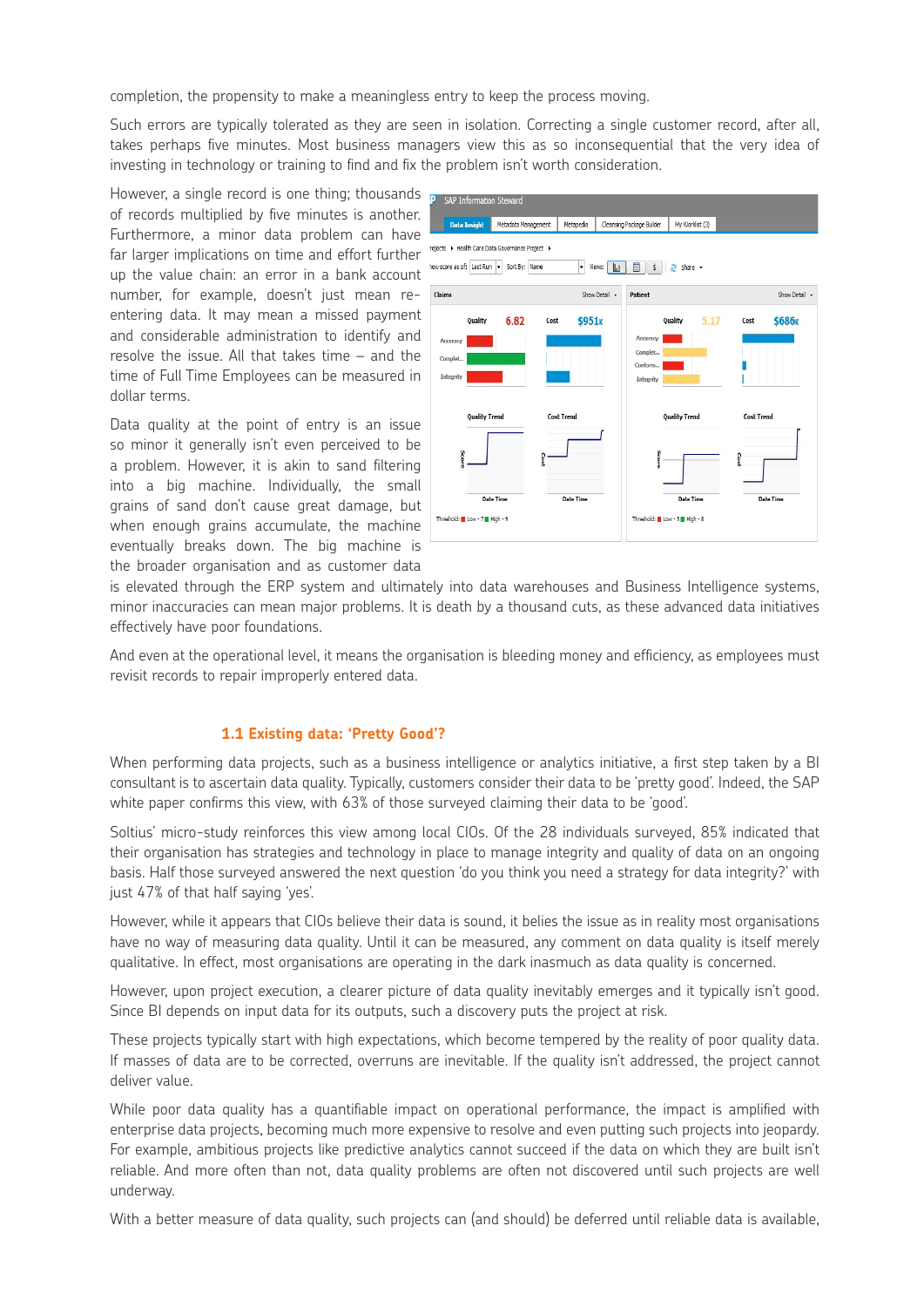avoiding capital and other expenditure until such time as those investments are likely to achieve the desired results.

#### **2. Data governance: Solving the data quality conundrum**

Data quality generally occurs as a result of process issues, as data is the output of a process. It is often the case that processes are not engineered with sufficient checks and balances to ensure quality output; instead, people are measured on volume rather than accuracy. This approach is, however, short sighted, as is made clear in this white paper.

Therefore, the first initiatives to improve data quality should be targeted at the source of the problem: by improving processes for data collection, which may include training for operatives.

 In addition, tools for data quality management help detect individual data issues across all business systems, while also correctly attributing the financial impact of each issue to provide insight into the total impact of poor data quality across the entire organisation.

#### **2.1 Better processes should be matched with appropriate tools**

Tools are also available to drive improved data governance. They include SAP Information Steward, SAP Data Services and SAP Master Data Governance

solutions.

SAP Information Steward is targeted at business users, not technical people, who understand the processes and systems from which information is drawn.

SAP Information Steward combines data profiling and metadata management to provide continuous insight into enterprise information quality, supporting operations, analysis and governance. It provides transparency into data origin, with the ability to consolidate, integrate, and audit metadata from all sources, while improving data governance with consistent validation rules and guidelines.



Using this tool, business analysts can build individual rules for data. Even basic rules can have a big impact: from validating addresses against the national postal system dictionaries, to more complex rules, such as ensuring stock positions across systems and facilities, to managing discount grading thresholds.

Perhaps most importantly, SAP Information Steward also allows the analyst to investigate the cost of each incident of inaccurate data and define scorecards over time to aggregate and score data quality.

The ability to put a price to data quality is a breakthrough, as it helps organisations assess the true cost. Instead of being seen in isolation, and therefore not worthy of investing tens of thousands of dollars to correct, data quality is provided with a 'big picture'. When that big picture represents costs of millions, it is possible to justify investments to improve data quality.

The primary tool to build and populate the data warehouse is SAP Data Services, an integration tool for large batch processing in particular for solutions that require complex data integrations or resolution of data quality issues.

Rules defined in SAP Information Steward can easily be integrated into SAP Data Services, allowing for the identification of data which might be faulty (which forewarns that the output of the BI system may be faulty) and influencing decision-making habits.

Importantly, corrections effected by SAP Data Services should be loaded into front-end systems, eliminating the operational issues which result from inaccurate data.